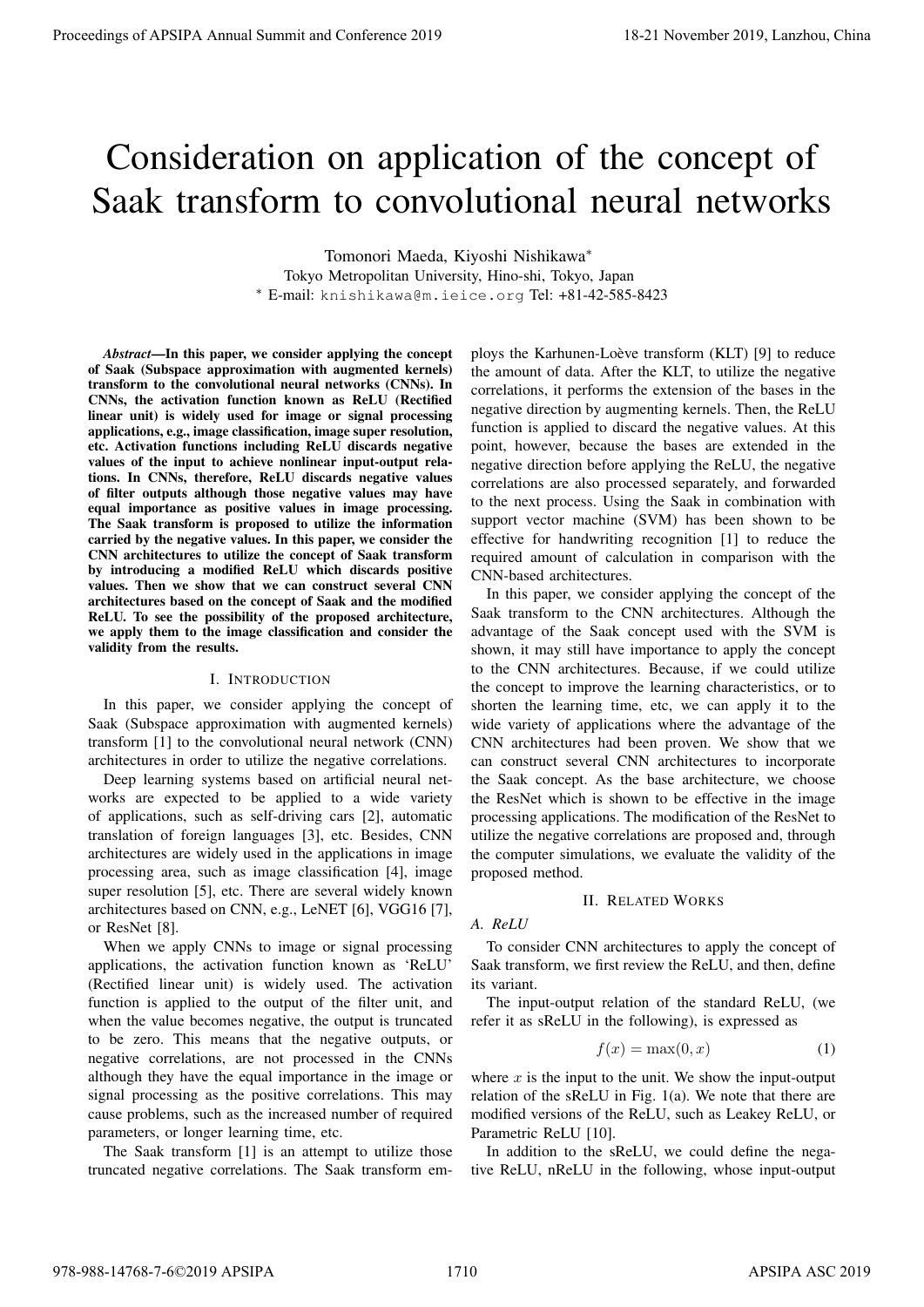relation is given as below.

$$
f(x) = \min(0, x) \tag{2}
$$

In Fig. 1(b), we depict this relation.

In this paper, using these two types of ReLU, i.e., sReLU (standard ReLU) and nReLU (negative ReLU), we consider CNN architectures to utilize the information of negative correlations in addition to the positive ones. In those architectures, sReLU and nReLU are mixed, and the network are branched according to the positive and negative correlations as in the Saak transformation.

We show that various combinations could be constructed by the presence or absence of a branch in a block, and the merging methods after the branch. Then, we compare those CNN architectures.



Fig. 1: Input-Output relations of the standard ReLU (sReLU), and negative ReLU (nReLU). Only positive values are processed and negative values are discarded by sReLU. nReLU, on the other hand, outputs negative values and discards positive values.

# *B. Saak Transform*

The Saak transform [1, 11] is derived based on the analysis of CNNs as the RECOS (REctified-Correlations on Sphere) transform [12]. It employs the KLT to obtain the eigenvectors of the correlation matrix of the input signal. Then, each kernel of this transformation is expanded in the negative direction (inverted sign) as kernel augmentation. This process is called sign-to-position format conversion (S/P Conversion).

Augmentation of the kernels in the negative direction is performed according to the following rules.

$$
\mathbf{a}_{2k-1} = \mathbf{b}_k, \quad \mathbf{a}_{2k} = -\mathbf{b}_k \tag{3}
$$

where  $a_k$  and  $b_k$  show the augmented kernels and transformation bases of the KLT respectively. In Fig. 2, we show a block diagram of the Saak transform.

In the following, based on the concept of the Saak, we consider extending the ResNet by using nReLU instead of kernel augmentation to utilize the negative correlations.

# *C. ResNet*

Generally, it is considered that advanced features could be extracted by using deeper neural networks. However, it is not an easy task to increase the number of layers because

Forward Saak Transform



Inverse Saak Transform Fig. 2: Structure of the Saak transform

several difficulties arise as it increases, e.g., vanishing of gradient problem.

As an architecture that enables the construction of deeper networks, ResNet (Residual network) was proposed by He et al. [8] In the ResNet, layers learn using the residual by short-cutting the input signal and adding up with the outputs of the previous layer. Since the proposed method uses the ResNet to consider the application of the concept of the Saak transform, we describe a brief summary of the ResNet here.

*1) Residual Network:* A building block of the ResNet is called a Residual Block. The mathematical definition of Residual Block is as follows.

$$
\mathbf{y} = \mathcal{F}(\mathbf{x}, W_i) + \mathbf{x} \tag{4}
$$

where  $x$  and  $y$  are the input and the output vectors of the considered layers respectively; and *W<sup>i</sup>* show the weights to be determined.

The conventional neural networks update the weights in  $\mathcal{H}(\boldsymbol{x}, W_i)$  so that the optimum output  $\boldsymbol{y} = \mathcal{H}(\boldsymbol{x}, W_i)$  is obtained for the corresponding input. However, the ResNet defines the difference between the input and the output  $\mathcal{F}(\mathbf{x}, W_i)$  as the following:

$$
\mathcal{F}(\boldsymbol{x}, W_i) = \mathcal{H}(\boldsymbol{x}, W_i) - \boldsymbol{x}.\tag{5}
$$

Then, the internal weights of  $\mathcal{F}(x, W_i)$  are adapted so that the optimum output  $y = H(x, W_i)$  is obtained by changing this equation as

$$
\mathcal{H}(\boldsymbol{x}, W_i) = \mathcal{F}(\boldsymbol{x}, W_i) + \boldsymbol{x}.\tag{6}
$$

Note that we cannot define the addition when the dimensions of the output of  $\mathcal{F}(x, W_i)$  and the input *x* differ. Then, by introducing a transformation matrix  $W_s$  that transforms the dimension of  $x$ , equation (4) is modified as

$$
\mathbf{y} = \mathcal{F}(\mathbf{x}, W_i) + W_s \mathbf{x} \tag{7}
$$

so that the dimensions of  $\mathcal{F}(\mathbf{x}, W_i)$  and  $W_s \mathbf{x}$  will become the same.

*2) Network Architecture:* There are two types of the Residual blocks, namely Basic and Bottleneck. Basic block has two convolutional layers as shown in Fig.3(a). On the other hand, the Bottleneck block has three convolutional layers as shown in Fig. 3(b).

By combining several Residual Blocks, different ResNet architectures can be constructed with different number of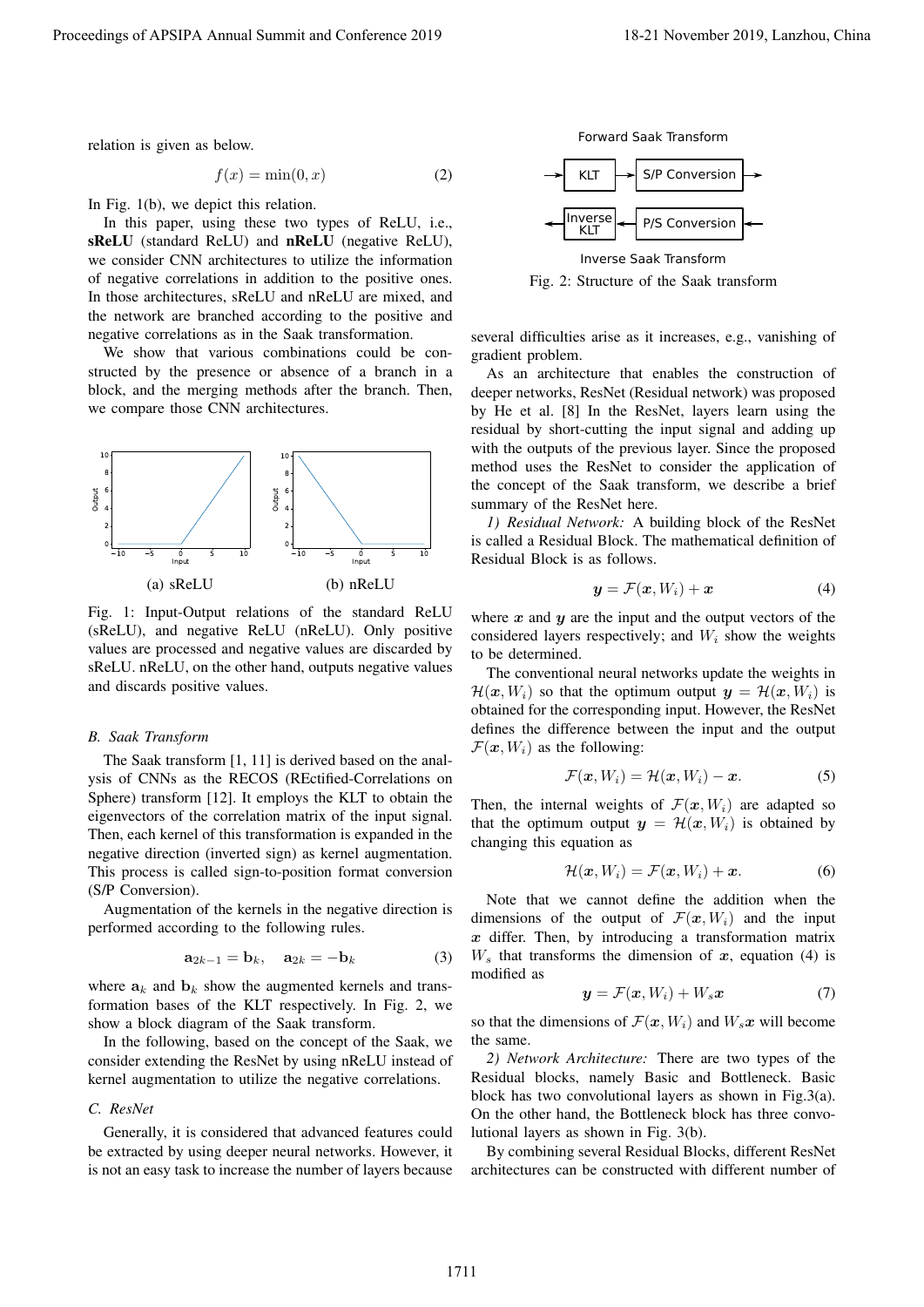

Fig. 3: Construction of the Residual Blocks of ResNet. (a) Basic and (b) Bottleneck blocks are used in the conventional architecture. *n* is stage of number of stage. It repeats this architecture 4 times.

layers. For example, ResNet 18 is an 18-layer network, which consists of 8 Basic blocks (16 layers), with the first convolutional layer and the final combined layer.

#### III. PROPOSED ARCHITECTURE

#### *A. Proposed architecture to implement the concept of Saak*

Here, we consider applying the concept of the Saak transform to the ResNet. For that purpose, we first consider modifying the Residual blocks in Fig. 3 and branching the network to realize the functionality of nReLU.

The input-output relation of nReLU can be realized by inverting the input *x* and then performing sReLU as shown in the following equation

$$
y = \sigma(-x) \tag{8}
$$

where  $\sigma$  shows the output of sReLU. We can easily confirm that *y* and the output of nReLU are identical.

Here, we propose a modified Residual block, which we call the Dual Residual Block (DRB), in which the ReLU unit in Fig.  $3$  (a), (b) is branched as shown in Fig.  $4$  (a), (b) to utilize both the positive and the negative correlations.

In the conventional Residual block, only the rectification by sReLU exists after batch normalization. In contrast, in a DRB, we add a branch to realize the functionality of nReLU in which the negative rectification is performed. Hence, we have two paths to perform convolutions for calculating the positive and negative correlations, respectively.

The merging of positive and negative correlations after convolution is explained in section III-C.

#### *B. Double ResNet*

As mentioned before, the ResNet is constructed by combining several residual blocks. In the proposed method, we construct the network by using not only Basic and Bottleneck blocks but also Dual Basic and Dual Bottleneck blocks. Besides, we implement sReLU and nReLU as different branches as shown in Fig. 5. We call the network as Double ResNet when branching by sReLU and nReLU are used, and, otherwise, as Single ResNet.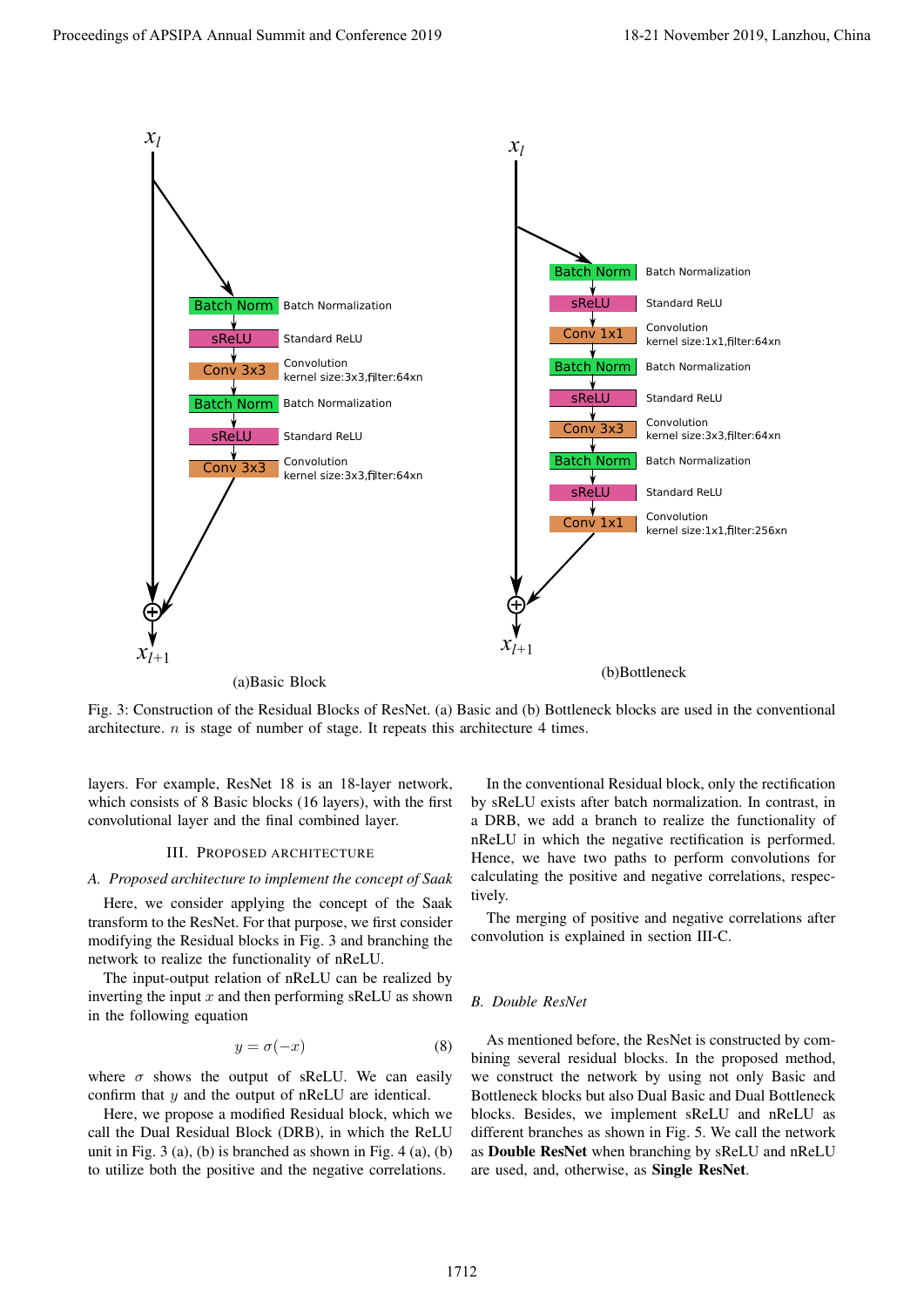

(a)Dual Basic Block

(b)Dual Bottleneck

Fig. 4: Construction of Residual Network proposed in this paper (a) Dual Basic and (b) Dual Bottleneck blocks are used in the conventional architecture. *n* is stage of number of stage. It repeats this architecture 4 times like traditional ResNet.



Fig. 5: Double ResNet is a network in which sReLU and nReLU are branched after batch normalization to form two parallel Residual Blocks.

#### *C. Merging Methods*

In the proposed structure, the outputs of Dual Basic blocks should be merged to obtain the output of the blocks. For that, three merging methods are considered in the following.

The first method is called Sum, which adds the same components of the output of convolution. The second is called Half, which halves the number of filters in convolution and merges the output of nReLU at the end of the output of sReLU. The third is called Full, which does the same thing without reducing the number of filters of the second convolution in Half.

Let us explain these three methods using mathematical expression by defining the following variables.

- $A[k]$ : output of the unit *A* in the *k*-th channel
- $C^{+}[k]$ : output of the *k*-th channel after convolution of sReLU
- $C^{-}[k]$ : *<sup>−</sup>*[*k*]: output of the *k*-th channel after convolution of nReLU.

Using these variables, the result of merging using Sum can be expressed as

$$
A[k] = C^{+}[k] + C^{-}[k].
$$
 (9)

Besides, Half and Full have the following output:

$$
A[k] = \begin{cases} C^+[k] & (k < n) \\ C^-[k-n] & (k \ge n) \end{cases} \tag{10}
$$

where *n* shows the number of filters.

The number of filters *n* is half of the conventional ResNet when 'Half' is used, and the same number of filters as ResNet when 'Full' is used.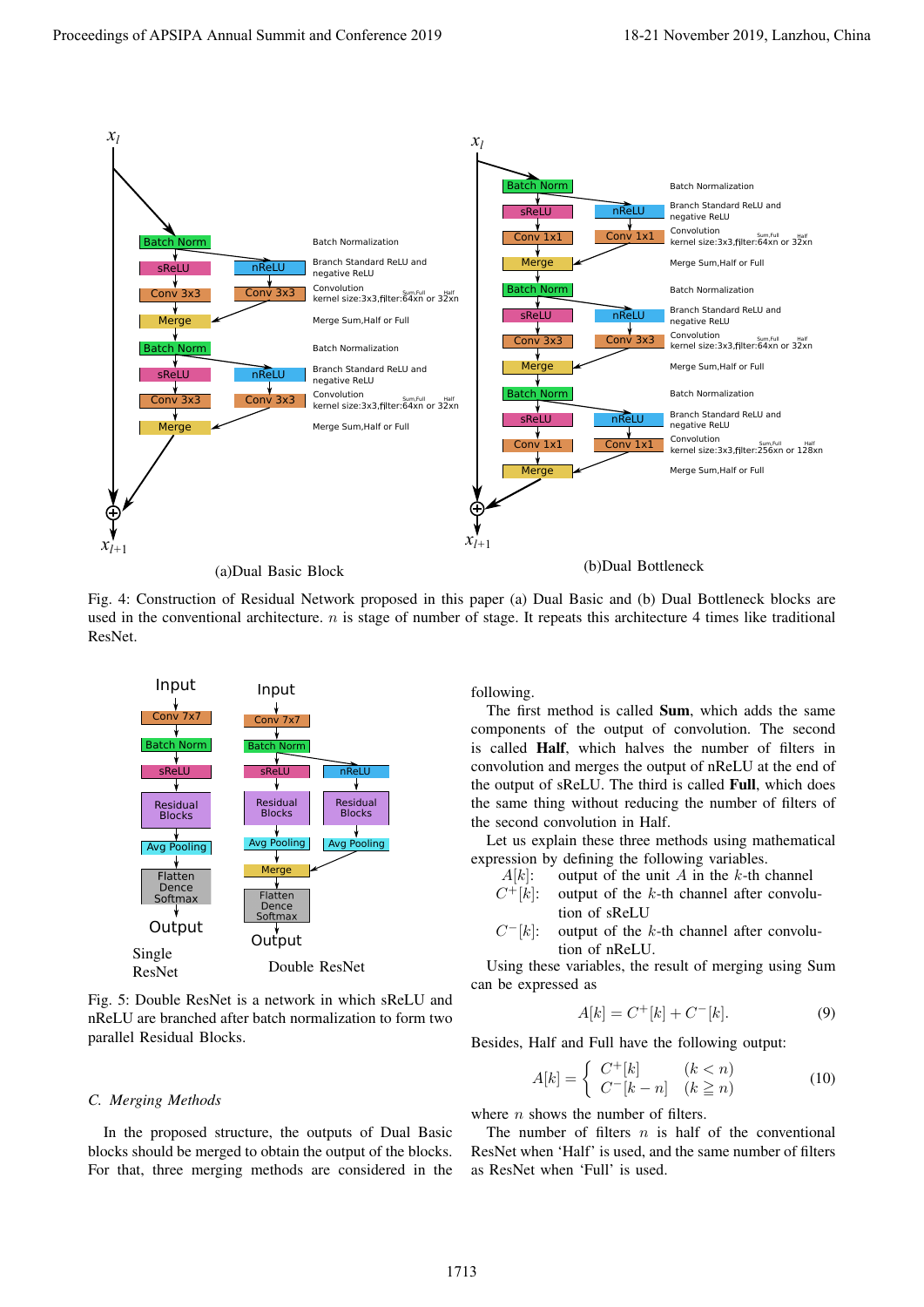| Mathematical notation                                                  | <b>Network</b> | <b>Block</b> | Merge | # params | Test accuracy $[\%]$ | Train Time [sec] |
|------------------------------------------------------------------------|----------------|--------------|-------|----------|----------------------|------------------|
| B(3,3)                                                                 | Single ResNet  | Basic Block  |       | 11.2M    | 83.4                 | 13978            |
| $B(3+3,3+3)$                                                           | Single ResNet  | Dual Basic   | Sum   | 22.1M    | 82.9                 | 24215            |
| $B(3 \oplus 3, 3 \oplus 3)$                                            | Single ResNet  | Dual Basic   | Half  | 11.2M    | 83.0                 | 16175            |
| $B(3 \boxplus 3, 3 \boxplus 3)$                                        | Single ResNet  | Dual Basic   | Full  | 44.5M    | 83.4                 | 43652            |
| $B(3,3) \boxplus B(3,3)$                                               | Double ResNet  | Basic Block  |       | 22.4M    | 83.4                 | 26275            |
| $B(3+3,3+3) \boxplus B(3+3,3+3)$                                       | Double ResNet  | Dual Basic   | Sum   | 44.3M    | 83.2                 | 46375            |
| $B(3 \oplus 3, 3 \oplus 3) \boxplus B(3 \oplus 3, 3 \oplus 3)$         | Double ResNet  | Dual Basic   | Half  | 22.4M    | 83.2                 | 30945            |
| $B(3 \boxplus 3, 3 \boxplus 3) \boxplus B(3 \boxplus 3, 3 \boxplus 3)$ | Double ResNet  | Dual Basic   | Full  | 89.0M    | 83.9                 | 85529            |

TABLE I: Accuracy rate and learning time in Basic Block and its extended residual block

|                                                                                                                                          | Network                                                      | Block                                  | Merge                                                                                                                 | # params                     | Test accuracy[%]                                             | Train Time [sec]     |                  |  |  |  |
|------------------------------------------------------------------------------------------------------------------------------------------|--------------------------------------------------------------|----------------------------------------|-----------------------------------------------------------------------------------------------------------------------|------------------------------|--------------------------------------------------------------|----------------------|------------------|--|--|--|
| B(3,3)<br>$B(3+3,3+3)$                                                                                                                   | Single ResNet<br>Single ResNet                               | <b>Basic Block</b><br>Dual Basic       | Sum                                                                                                                   | 11.2M<br>22.1M               | 83.4<br>82.9                                                 | 13978<br>24215       |                  |  |  |  |
| $B(3 \oplus 3, 3 \oplus 3)$                                                                                                              | Single ResNet                                                | Dual Basic                             | Half                                                                                                                  | 11.2M                        | 83.0                                                         | 16175                |                  |  |  |  |
| $B(3 \boxplus 3, 3 \boxplus 3)$                                                                                                          | Single ResNet                                                | Dual Basic                             | 44.5M<br>Full<br>$\overline{\phantom{m}}$                                                                             |                              | 83.4<br>83.4                                                 | 43652                | 26275            |  |  |  |
| $B(3,3) \boxplus B(3,3)$<br>$B(3+3,3+3) \boxplus B(3+3,3+3)$                                                                             | Double ResNet<br>Double ResNet                               | Basic Block<br>Dual Basic              | Sum                                                                                                                   | 22.4M<br>44.3M               | 83.2                                                         | 46375                |                  |  |  |  |
| $B(3 \oplus 3, 3 \oplus 3) \boxplus B(3 \oplus 3, 3 \oplus 3)$<br>$B(3 \boxplus 3, 3 \boxplus 3) \boxplus B(3 \boxplus 3, 3 \boxplus 3)$ | Double ResNet                                                | Dual Basic                             | Half<br>Full                                                                                                          | 22.4M<br>89.0M               | 83.2<br>83.9                                                 | 30945<br>85529       |                  |  |  |  |
| TABLE I: Accuracy rate and learning time in Basic Block and its extended residual block                                                  | Double ResNet                                                | Dual Basic                             |                                                                                                                       |                              |                                                              |                      |                  |  |  |  |
| Mathematical notation                                                                                                                    |                                                              | Network                                | <b>Block</b>                                                                                                          | Merge                        | $#$ params                                                   | Test accuracy[ $%$ ] | Train Time [sec] |  |  |  |
| B(1,3,1)                                                                                                                                 |                                                              | Single ResNet                          | Bottleneck                                                                                                            |                              | 23.6M                                                        | 81.3                 | 28309            |  |  |  |
| $B(1+1,3+3,1+1)$<br>$B(1 \oplus 1, 3 \oplus 3, 1 \oplus 1)$                                                                              |                                                              | Single ResNet<br>Single ResNet         | Dual Bottleneck<br>Dual Bottleneck                                                                                    | Sum<br>Half                  | 44.3M<br>24.6M                                               | 81.9<br>82.6         | 47144<br>36113   |  |  |  |
| $B(1 \boxplus 1, 3 \boxplus 3, 1 \boxplus 1)$                                                                                            |                                                              | Single ResNet                          | Dual Bottleneck                                                                                                       | Full                         | 93.9M                                                        | 83.2                 | 80938            |  |  |  |
| $B(1,3,1) \boxplus B(1,3,1)$                                                                                                             |                                                              | Double ResNet                          | <b>Bottleneck</b>                                                                                                     |                              | 47.2M                                                        | 82.1                 | 53730            |  |  |  |
| $B(1+1,3+3,1+1) \boxplus B(1+1,3+3,1+1)$<br>$B(1 \oplus 1, 3 \oplus 3, 1 \oplus 1) \boxplus B(1 \oplus 1, 3 \oplus 3, 1 \oplus 1)$       |                                                              | Double ResNet<br>Double ResNet         | Dual Bottleneck<br>Dual Bottleneck                                                                                    | Sum<br>Half                  | 88.6M<br>47.2M                                               | 82.2<br>81.9         | 83026<br>68962   |  |  |  |
| $B(1 \boxplus 1, 3 \boxplus 3, 1 \boxplus 1) \boxplus B(1 \boxplus 1, 3 \boxplus 3, 1 \boxplus 1)$                                       |                                                              | Double ResNet                          | Dual Bottleneck                                                                                                       | Full                         | 188M                                                         | 82.9                 | 65555            |  |  |  |
| TABLE II: Accuracy rate and learning time in Bottleneck and its extended residual block                                                  |                                                              |                                        |                                                                                                                       |                              |                                                              |                      |                  |  |  |  |
|                                                                                                                                          |                                                              |                                        |                                                                                                                       |                              |                                                              |                      |                  |  |  |  |
| D. Network Combination                                                                                                                   |                                                              |                                        | <b>IV. EXPERIMENTAL RESULTS</b><br>Here, we show the results of experiments of applying                               |                              |                                                              |                      |                  |  |  |  |
| By selecting and combining the types of residual blocks                                                                                  |                                                              |                                        |                                                                                                                       |                              |                                                              |                      |                  |  |  |  |
| and the merging methods, we can construct several archi-                                                                                 |                                                              |                                        | the proposed network architectures to Cifar-10 [13] image                                                             |                              |                                                              |                      |                  |  |  |  |
| tectures.                                                                                                                                |                                                              |                                        | classification. It has 50,000 training and 10,000 testing<br>data sets which are classified into 10 classes. Also, in |                              |                                                              |                      |                  |  |  |  |
| There are three points that we can select.                                                                                               |                                                              |                                        | order to increase the number of training in each epoch,                                                               |                              |                                                              |                      |                  |  |  |  |
| • Type of network $\cdots$ whether to use SingleResNet or                                                                                |                                                              |                                        |                                                                                                                       |                              | we expanded the training data by image manipulations,        |                      |                  |  |  |  |
| DoubleResNet defined in Sec. III-B.                                                                                                      |                                                              |                                        |                                                                                                                       |                              |                                                              |                      |                  |  |  |  |
| • Type of Residual block $\cdots$ Select from the 4 types of                                                                             |                                                              |                                        | i.e., rotation, horizontal, or vertical flipping, etc.<br>We evaluated the proposed networks in terms of the          |                              |                                                              |                      |                  |  |  |  |
| Residual blocks shown in Sec. III-A. That is, Basic,                                                                                     |                                                              |                                        |                                                                                                                       |                              | accuracy rate for test data and train time. Because the pro- |                      |                  |  |  |  |
| Bottleneck, Dual Basic, or Dual Bottleneck                                                                                               |                                                              |                                        | posed Dual ResNet is a derivative of Basic and Bottleneck                                                             |                              |                                                              |                      |                  |  |  |  |
| • Merging method $\cdots$ The method for merging the                                                                                     |                                                              |                                        | blocks, we evaluate them separately below.                                                                            |                              |                                                              |                      |                  |  |  |  |
| outputs of Residual blocks can be selected, i.e., Sum,                                                                                   |                                                              |                                        |                                                                                                                       |                              |                                                              |                      |                  |  |  |  |
| Half, or Full.                                                                                                                           |                                                              |                                        | A. Experiment Environment                                                                                             |                              |                                                              |                      |                  |  |  |  |
| To show the combination of the selection, we introduce                                                                                   |                                                              |                                        | We used the following environment for the experiment.                                                                 |                              |                                                              |                      |                  |  |  |  |
| a rule for description as below.                                                                                                         |                                                              |                                        | • Computer:                                                                                                           |                              |                                                              |                      |                  |  |  |  |
| Let $B(M)$ denotes a residual block structure where                                                                                      |                                                              |                                        | - CPU: Intel Xeon E5-1620v4                                                                                           |                              |                                                              |                      |                  |  |  |  |
| M represents the kernel size in the convolution layer.                                                                                   |                                                              | - Memory: DDR4-2400 128GB RAM          |                                                                                                                       |                              |                                                              |                      |                  |  |  |  |
| For example, $B(3,3)$ represents a residual block structure                                                                              |                                                              | - GPU: NVIDIA GeForce GTX1080          |                                                                                                                       |                              |                                                              |                      |                  |  |  |  |
| formed of two $3 \times 3$ convolution layers, and the ResNet                                                                            |                                                              | $-$ OS: Ubuntu 18.04.2 LTS             |                                                                                                                       |                              |                                                              |                      |                  |  |  |  |
| Basic block is selected.                                                                                                                 |                                                              | • Software:                            |                                                                                                                       |                              |                                                              |                      |                  |  |  |  |
| Then, we show the Sum, Half and Full of merging                                                                                          |                                                              | - Python $3.7.3$ [14]                  |                                                                                                                       |                              |                                                              |                      |                  |  |  |  |
| methods by $+$ , $\oplus$ , and $\boxplus$ , respectively. For example,                                                                  |                                                              | $-$ TensorFlow 1.13.1 [15]             |                                                                                                                       |                              |                                                              |                      |                  |  |  |  |
| $B(3+3,3+3)$ indicates a ResNet structure in which a                                                                                     |                                                              | - Keras $2.2.4$ [16]                   |                                                                                                                       |                              |                                                              |                      |                  |  |  |  |
| convolution layer with a kernel size of $3 \times 3$ is branched                                                                         |                                                              |                                        |                                                                                                                       |                              |                                                              |                      |                  |  |  |  |
| by sReLU and nReLU and then merged by Sum method.                                                                                        |                                                              |                                        | <b>B.</b> Conditions                                                                                                  |                              |                                                              |                      |                  |  |  |  |
| Other examples are expressed as below.                                                                                                   |                                                              |                                        | The architectures used in the experiments are based on                                                                |                              |                                                              |                      |                  |  |  |  |
| • $B(1,3,1)$ - Original Bottleneck Block                                                                                                 |                                                              |                                        |                                                                                                                       |                              | ResNet18 (Basic Block) and ResNet50 (Bottleneck). The        |                      |                  |  |  |  |
|                                                                                                                                          |                                                              | following architectures were compared: |                                                                                                                       |                              |                                                              |                      |                  |  |  |  |
| • $B(3 \oplus 3, 3 \oplus 3)$ - Single ResNet in Dual Basic with                                                                         |                                                              |                                        |                                                                                                                       |                              | • Basic and Dual Basic block                                 |                      |                  |  |  |  |
|                                                                                                                                          |                                                              |                                        |                                                                                                                       |                              |                                                              |                      |                  |  |  |  |
| merging Half                                                                                                                             | • $B(3,3) \boxplus B(3,3)$ - Double ResNet in Original Basic |                                        |                                                                                                                       | $- B(3,3)$<br>$- B(3+3,3+3)$ |                                                              |                      |                  |  |  |  |
|                                                                                                                                          |                                                              |                                        |                                                                                                                       | $-B(3 \oplus 3, 3 \oplus 3)$ |                                                              |                      |                  |  |  |  |
| <b>Block</b>                                                                                                                             |                                                              |                                        | $- B(3 \boxplus 3, 3 \boxplus 3)$                                                                                     |                              |                                                              |                      |                  |  |  |  |
| • $B(3 + 3, 3 + 3) \boxplus B(3 + 3, 3 + 3)$ - Double ResNet                                                                             |                                                              |                                        |                                                                                                                       |                              |                                                              |                      |                  |  |  |  |
| in Dual Basic with merging Sum                                                                                                           |                                                              |                                        |                                                                                                                       |                              |                                                              |                      |                  |  |  |  |
| • $B(1 + 1, 3 + 3, 1 + 1)$ - Single ResNet in Dual<br>Bottleneck with merging Sum                                                        |                                                              |                                        |                                                                                                                       | $-B(3,3) \boxplus B(3,3)$    | $-B(3+3,3+3) \boxplus B(3+3,3+3)$                            |                      |                  |  |  |  |

TABLE II: Accuracy rate and learning time in Bottleneck and its extended residual block

### *D. Network Combination*

- *•* Type of network *· · ·* whether to use SingleResNet or DoubleResNet defined in Sec. III-B.
- *•* Type of Residual block *· · ·* Select from the 4 types of Residual blocks shown in Sec. III-A. That is, Basic, Bottleneck, Dual Basic, or Dual Bottleneck
- Merging method  $\cdots$  The method for merging the outputs of Residual blocks can be selected, i.e., Sum, Half, or Full.

- *• B*(1*,* 3*,* 1) Original Bottleneck Block
- *• B*(3 *⊕* 3*,* 3 *⊕* 3) Single ResNet in Dual Basic with merging Half
- *• B*(3*,* 3)⊞*B*(3*,* 3) Double ResNet in Original Basic Block
- *• B*(3 + 3*,* 3 + 3) ⊞ *B*(3 + 3*,* 3 + 3) Double ResNet in Dual Basic with merging Sum
- $B(1 + 1, 3 + 3, 1 + 1)$  Single ResNet in Dual Bottleneck with merging Sum

#### IV. EXPERIMENTAL RESULTS

# *A. Experiment Environment*

- *•* Computer:
	- CPU: Intel Xeon E5-1620v4
	- Memory: DDR4-2400 128GB RAM
	- GPU: NVIDIA GeForce GTX1080
	- OS: Ubuntu 18.04.2 LTS
- *•* Software:
	- Python 3.7.3 [14]
	- TensorFlow 1.13.1 [15]
	- Keras 2.2.4 [16]

#### *B. Conditions*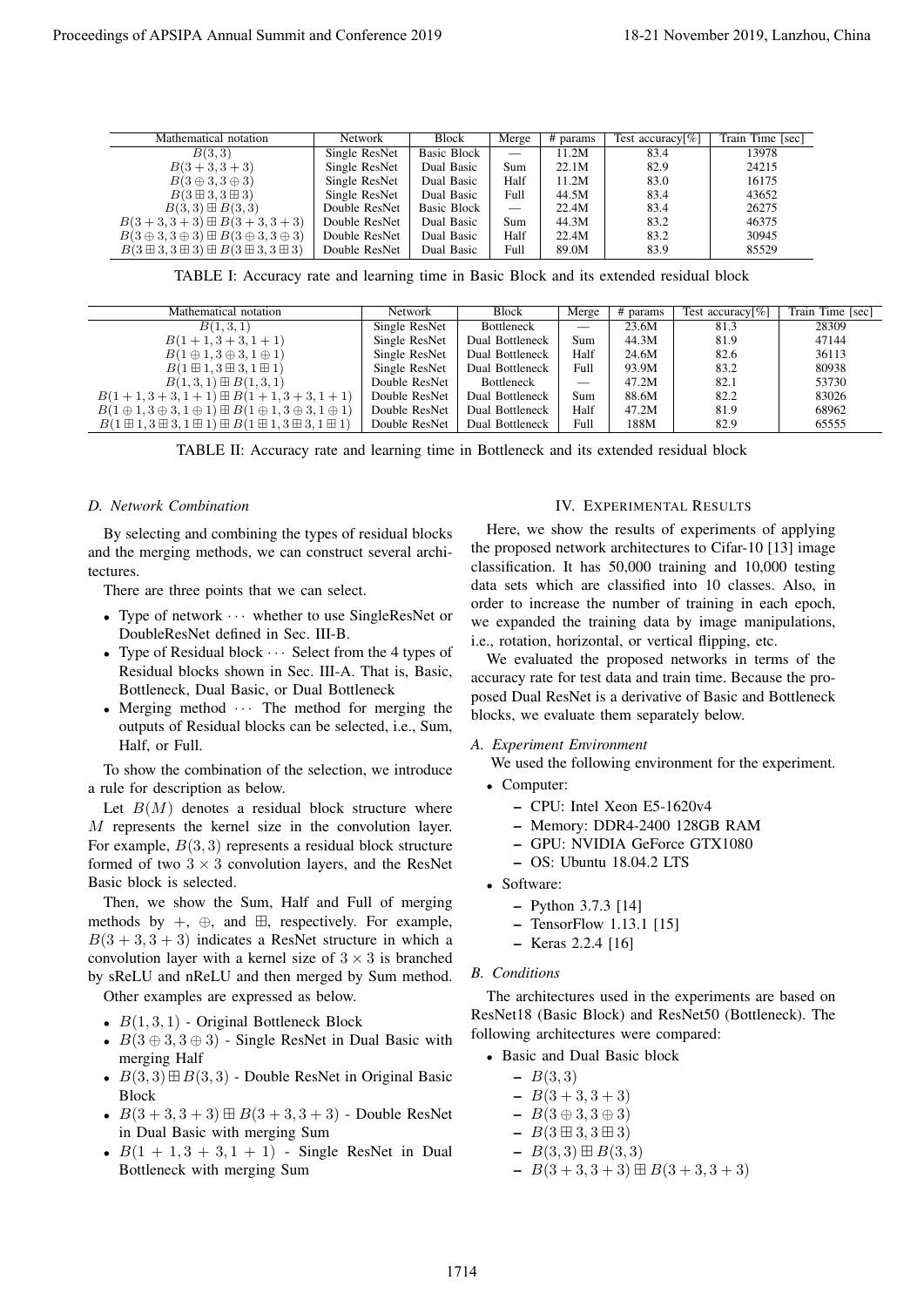

Fig. 6: Accuracy rate and train time in Basic Block and Fig. 7: Accuracy rate and train time in Bottleneck and its its extended residual block extended residual block

 $\operatorname{Figure 4:}$   $\mathbb{A}(\partial\mathbb{B} \partial_\mathbf{y} 3$ ഷ് $\partial\mathbb{A} \partial_\mathbf{y} 1$ മി $\partial\mathbb{A}$ ങ്ങ് $\partial\mathbb{B}$ ach model – *B*(3 *⊕* 3*,* 3 *⊕* 3) ⊞ *B*(3 *⊕* 3*,* 3 *⊕* 3)

*•* Bottleneck and Dual Bottleneck block

- $B(1, 3, 1)$
- $B(1 + 1, 3 + 3, 1 + 1)$
- *B*(1 *⊕* 1*,* 3 *⊕* 3*,* 1 *⊕* 1)
- *B*(1 ⊞ 1*,* 3 ⊞ 3*,* 1 ⊞ 1)
- *B*(1*,* 3*,* 1) ⊞ *B*(1*,* 3*,* 1)
- $-B(1+1, 3+3, 1+1) \boxplus B(1+1, 3+3, 1+1)$
- *B*(1 *⊕* 1*,* 3 *⊕* 3*,* 1 *⊕* 1) ⊞ *B*(1 *⊕* 1*,* 3 *⊕* 3*,* 1 *⊕* 1)
- *B*(1 ⊞ 1*,* 3 ⊞ 3*,* 1 ⊞ 1) ⊞ *B*(1 ⊞ 1*,* 3 ⊞ 3*,* 1 ⊞ 1)

Note that, among these architectures, *B*(3*,* 3) and *B*(1*,* 3*,* 1) correspond to the conventional ResNet18 and ResNet50, respectively.

In all the experiments, the number of epochs was 10 and the batch size was 32.

#### *C. Comparison of the merging methods*

We applied the proposed architectures to the experiments using the Basic and the Bottleneck blocks with the three merging methods, i.e., Sum, Half and Full.

TABLES I and II show the results of the basic block and bottleneck. The accuracy rates are shown in Fig. 6 and Fig. 7.

the accuracy rate tends to become higher in the order From TABLE I and TABLE II, it is confirmed that 'Sum', 'Half', and 'Full' for the proposed structures except the Double ResNet case in TABLE II. Besides, we can see that from TABLE I, only the 'Double ResNet' with 'Full' merging achieves the higher accuracy rates than the conventional ResNet  $B(3,3)$ . On the other hand, from

TABLE II, the proposed architectures achieve the higher accuracy rate than the convention architecture  $B(1,3,1)$ .

# *D. Comparison of Single and Double ResNet*

Figure When Single ResNet and Double ResNet are dempared

in both Basic and Bottleneck blocks, there is a tendency for the accuracy rate to be higher when Double ResNet is used. However, it is also noticed that both the train times and the number of parameters were almost two times of those of the ResNet. This is due to the fact that Double ResNet is composed of two Residual Blocks in parallel.

#### *E. Train Time*

Train Time shown in TABLE I and TABLE II are the total learning time for epochs (10 epochs). The shortest train time was achieved when  $B(3,3)$  was used which is the original Basic block. In view point of the train time, the proposed architectures requires the longer ones, because of the branching in the networks to implement sReLU and nReLU.

For the proposed architectures to be implemented in the actual applications, we need to consider more efficient implementation of the negative activation.

#### V. CONCLUSIONS

and nReLU and perform convolutions in parallel. The In this paper, we proposed CNN architectures that split functionality of the ReLU used in ResNet into sReLU purpose of the proposed method is to utilize the negative correlations, which are discarded in the conventional architectures, in addition to the positive ones because both